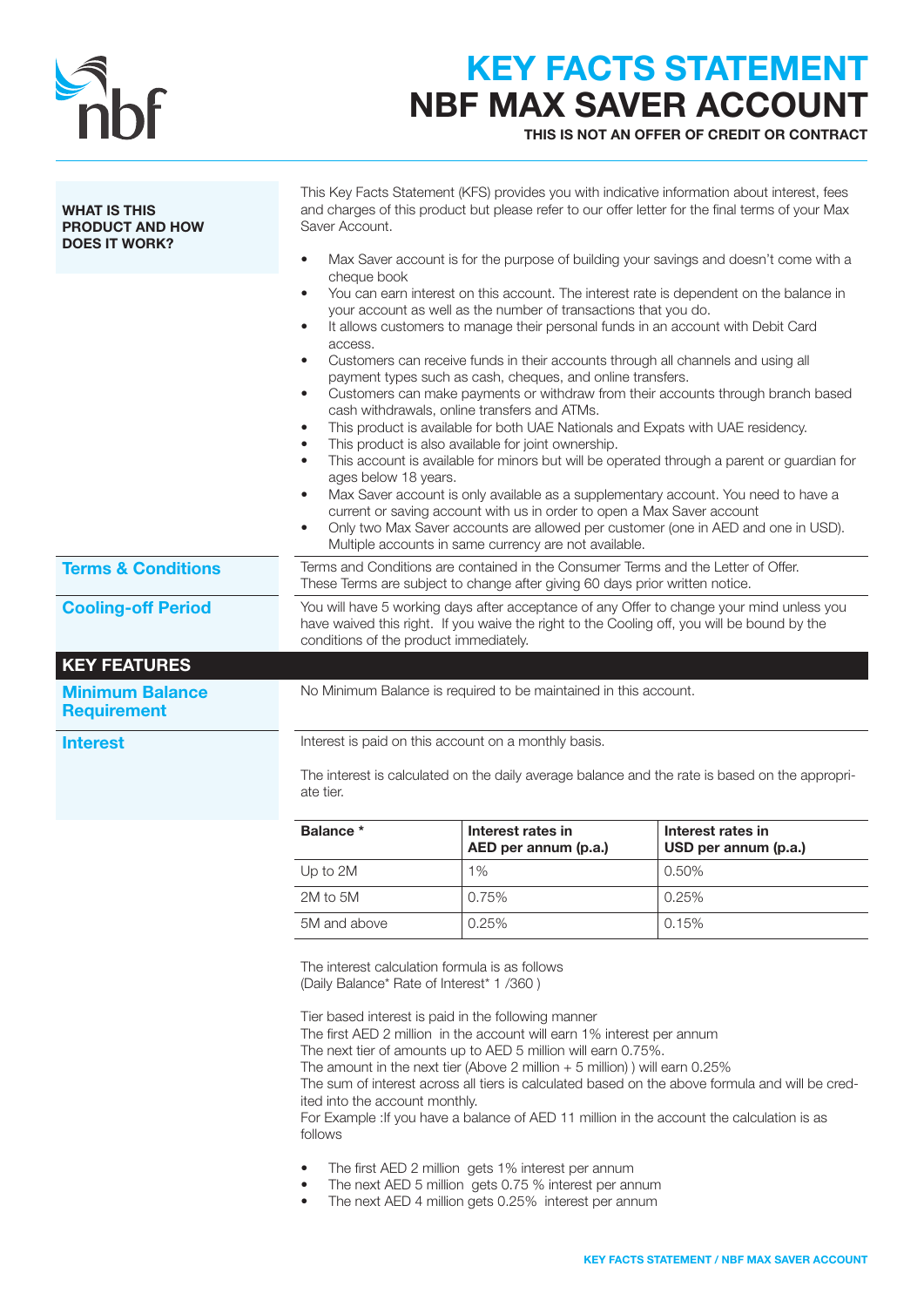|                       | The sum of the daily balance is paid out on the applicable payment date.                                                                                                                                                                                                                                                                                                                                                                                                                                                                                                                                                                                                                                                                                                                                                                                                                                                                 |  |  |  |
|-----------------------|------------------------------------------------------------------------------------------------------------------------------------------------------------------------------------------------------------------------------------------------------------------------------------------------------------------------------------------------------------------------------------------------------------------------------------------------------------------------------------------------------------------------------------------------------------------------------------------------------------------------------------------------------------------------------------------------------------------------------------------------------------------------------------------------------------------------------------------------------------------------------------------------------------------------------------------|--|--|--|
|                       | If you do more than one withdrawal in a calendar month, the interest will reduce to 0.25% per<br>annum for all tiers for AED account and 0.15% per annum for all tiers for USD accounts.                                                                                                                                                                                                                                                                                                                                                                                                                                                                                                                                                                                                                                                                                                                                                 |  |  |  |
|                       | Only customer initiated transactions will be considered as withdrawals.                                                                                                                                                                                                                                                                                                                                                                                                                                                                                                                                                                                                                                                                                                                                                                                                                                                                  |  |  |  |
|                       | Please note that interest is subject to change with due notice from us.                                                                                                                                                                                                                                                                                                                                                                                                                                                                                                                                                                                                                                                                                                                                                                                                                                                                  |  |  |  |
| <b>Currency</b>       | The account is available in AED and USD                                                                                                                                                                                                                                                                                                                                                                                                                                                                                                                                                                                                                                                                                                                                                                                                                                                                                                  |  |  |  |
| <b>Debit Card</b>     | The account is eligible for a Debit Card. NBF issues Debit Cards in partnership with Visa.<br>A debit card allows a customer to access the funds in their account through ATMs.<br>A debit card may also be used for making purchases at merchants and online websites<br>where the card is accepted.<br>Each debit card will have a daily transaction limit for ATM transactions as well as a limit for<br>point of sale transactions (for merchant establishments including online websites).<br>The limit will be communicated to you on the letter accompanying the debit card. You can<br>choose to reduce or enhance this limit by approaching us.<br>You can choose to request a supplementary card for your family members by filling an<br>application. Transactions initiated using the Supplementary Card will be counted as a<br>customer initiated transaction and will reduce the interest rate applicable for that month. |  |  |  |
|                       | The Debit Card facility is only available for AED accounts                                                                                                                                                                                                                                                                                                                                                                                                                                                                                                                                                                                                                                                                                                                                                                                                                                                                               |  |  |  |
| <b>Mode of access</b> | The account can be accessed through Branches, Online Banking, Mobile Banking and ATMs.<br>We have a protocol to identify the customer at these channels for the security of the account.<br>Enquiries can be made through our Call Centre.                                                                                                                                                                                                                                                                                                                                                                                                                                                                                                                                                                                                                                                                                               |  |  |  |

# WHAT ARE THE FEES AND CHARGES?

For account other than AED charges will be applicable for the equivalent amount in applicable currency

| <b>Breach of Monthly</b><br><b>Average Balance Charges</b>                               | Nil                                                                                                                                                                                                                                                  |
|------------------------------------------------------------------------------------------|------------------------------------------------------------------------------------------------------------------------------------------------------------------------------------------------------------------------------------------------------|
| <b>Account Opening</b><br><b>Charges</b>                                                 | Nil                                                                                                                                                                                                                                                  |
| <b>Dormant Account</b><br><b>Charges</b>                                                 | Nil                                                                                                                                                                                                                                                  |
| <b>Account Closure Charges</b>                                                           | AED 100 if closed within 6 months of account opening, otherwise nil.                                                                                                                                                                                 |
| <b>Account Statement</b>                                                                 | One free statement per month.                                                                                                                                                                                                                        |
| <b>Debit Card Charges</b>                                                                | The first Debit Card is free. A Replacement card for a lost or stolen card is at AED 25. This<br>may be waived depending on segment status maintained with us. Please refer to our<br>schedule of charges to check if you are eligible for a waiver  |
| <b>Supplementary</b><br><b>Debit Card Charges</b>                                        | The first supplementary card is free. The charge is AED 25 from the second card onwards.<br>This may be waived depending on segment status maintained with us. Please refer to our<br>schedule of charges to check if you are eligible for a waiver. |
| <b>ATM Usage Charges</b>                                                                 | Cash withdrawal and balance enquiry is free at NBF ATMs and all other ATMS located in<br>UAE. Charges for usage outside UAE is based on host country charges.                                                                                        |
| <b>Processing Fee for</b><br><b>Foreign Currency</b><br><b>Transaction (Debit Cards)</b> | 2%                                                                                                                                                                                                                                                   |

For other pricing details, please refer to **www.nbf.ae**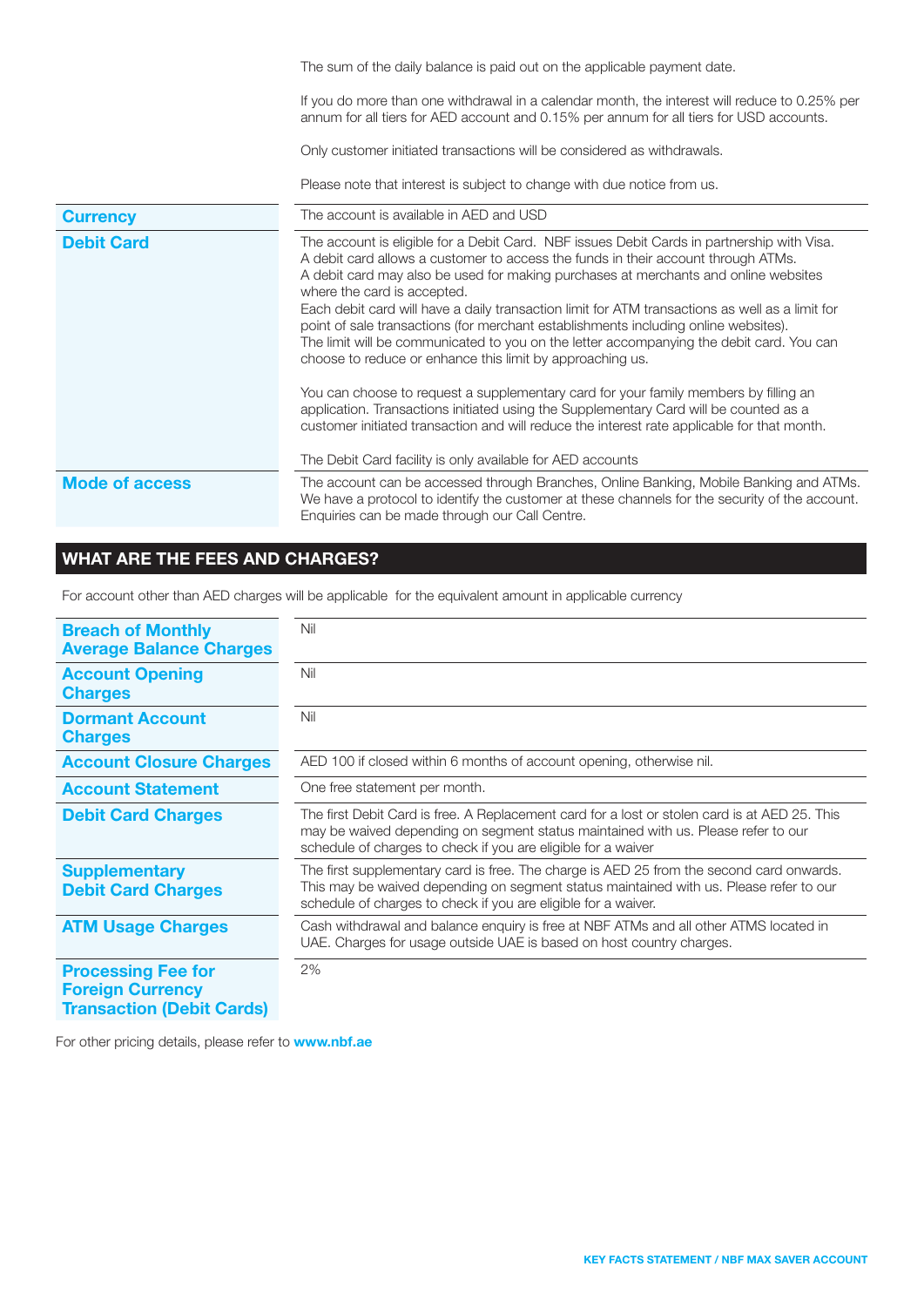# KEY OBLIGATIONS

| 1.  | If any payment instrument /instruction is given, please ensure to keep your account adequately funded to avoid any penalties.                                                                                                                                                                                                                                                     |
|-----|-----------------------------------------------------------------------------------------------------------------------------------------------------------------------------------------------------------------------------------------------------------------------------------------------------------------------------------------------------------------------------------|
| 2.  | Please do not share any information related to your account for the safety of your funds. The account number and debit card<br>details and all passwords, PINs and any other identity details must not be shared with anyone.                                                                                                                                                     |
| 3.  | Report any lost or stolen debit card immediately through our Call Centre on 8008NBF(623) 24 hours a day. You will remain<br>liable for transactions on your Card until it has been reported.                                                                                                                                                                                      |
| 4.  | Report any Transactions that you believe are unauthorised immediately through our Call Centre on 8008NBF(623) 24 hours a day.                                                                                                                                                                                                                                                     |
| 5.  | Payments made online using the Debit Card are available using 3D Security and will require an OTP delivered using SMS and<br>email. Please do not share the OTP with anyone and only utilize it for valid purchases made by you. If you disclose the OTP to<br>anyone, the transaction will be your responsibility and cannot be recovered.                                       |
| 6.  | You must ensure all information provided is correct and up-to-date.                                                                                                                                                                                                                                                                                                               |
| 7.  | In case of any change in your KYC details, please inform the bank so your account is updated and transactions are not disrupted                                                                                                                                                                                                                                                   |
| 8.  | Please check the schedule of charges before any transaction to avoid dispute in charges levied                                                                                                                                                                                                                                                                                    |
| 9.  | Please note the cut off time for all transactions to avoid any delay in processing of your transactions. There are also transaction<br>limits applicable on online channels and once utilized, the service will not be available till next day.                                                                                                                                   |
| 10. | You should carefully check the transactions (including Debit Card transactions) in the Statement and any error or discrepancy must<br>be notified in writing to the Bank within (15) fifteen days from the date on which the Statement is sent to the Customer's address as<br>entered in the Bank's records. If you gives no notice, the Statement will be deemed to be correct. |
| 11. | While making payments, please ensure that all details of the beneficiary and amounts are filled correctly                                                                                                                                                                                                                                                                         |

|     | <b>WARNINGS</b>                                                                                                                                                                                                                                                                                                                                   |
|-----|---------------------------------------------------------------------------------------------------------------------------------------------------------------------------------------------------------------------------------------------------------------------------------------------------------------------------------------------------|
| 1.  | In the event of DDS (direct debit service) returns from your account, you may be blacklisted for any credit requirements.                                                                                                                                                                                                                         |
| 2.  | If you do more than one withdrawal in a month, your interest will be reduced for that month                                                                                                                                                                                                                                                       |
| 3.  | If the account is not funded, the bank may close the account after due notice                                                                                                                                                                                                                                                                     |
| 4.  | If you share or lose confidentiality of the personal details linked to your debit card, you may be exposing yourself to fraudulent<br>attack which may result is loss of funds from your account. Never share these details.                                                                                                                      |
| 5.  | For online purchases secured by 3D Secure technology, you will receive an OTP by SMS and email. Do not share the OTP<br>with anyone. If you share the OTP, you will be liable for the transaction as an authorized transaction. No charge back will be<br>available to you.                                                                       |
| 6.  | If your KYC details are not updated with the bank, your account may be closed. In such instances any inwards/outwards pay-<br>ments will not be executed.                                                                                                                                                                                         |
| 7.  | Additional fees may be levied by the correspondent bank / financial institution or entity providing financial services to the benefi-<br>ciary of remittances.                                                                                                                                                                                    |
| 8.  | Penalties and Fees may be applied if there is a customer error or omission in providing correct or incomplete information for<br>remittances.                                                                                                                                                                                                     |
| 9.  | If the account held by you is of a foreign currency, the product / service may be affected by changes in foreign currency<br>exchange rates.                                                                                                                                                                                                      |
| 10. | The actual time to complete a transaction may differ from estimates due to increased scrutiny of transactions by the<br>correspondent bank/financial institution or entity providing financial services to the beneficiary of remittances.                                                                                                        |
| 11. | Your account may be closed if the funds are sourced through illegitimate means or the account is not operated by you.                                                                                                                                                                                                                             |
| 12. | In case your account is overdrawn, you will be required to pay interest on the overdrawn amount                                                                                                                                                                                                                                                   |
| 13. | In case you forget your password or pin, access to your account will be disabled.                                                                                                                                                                                                                                                                 |
| 14. | The General Terms and Conditions contained in the Consumer Terms governing personal banking provided by the Bank are<br>subject to change from time to time. We will make sure to inform customers of any changes with the required notice and will<br>publish the revised Terms and Conditions on the website and other platforms for reference. |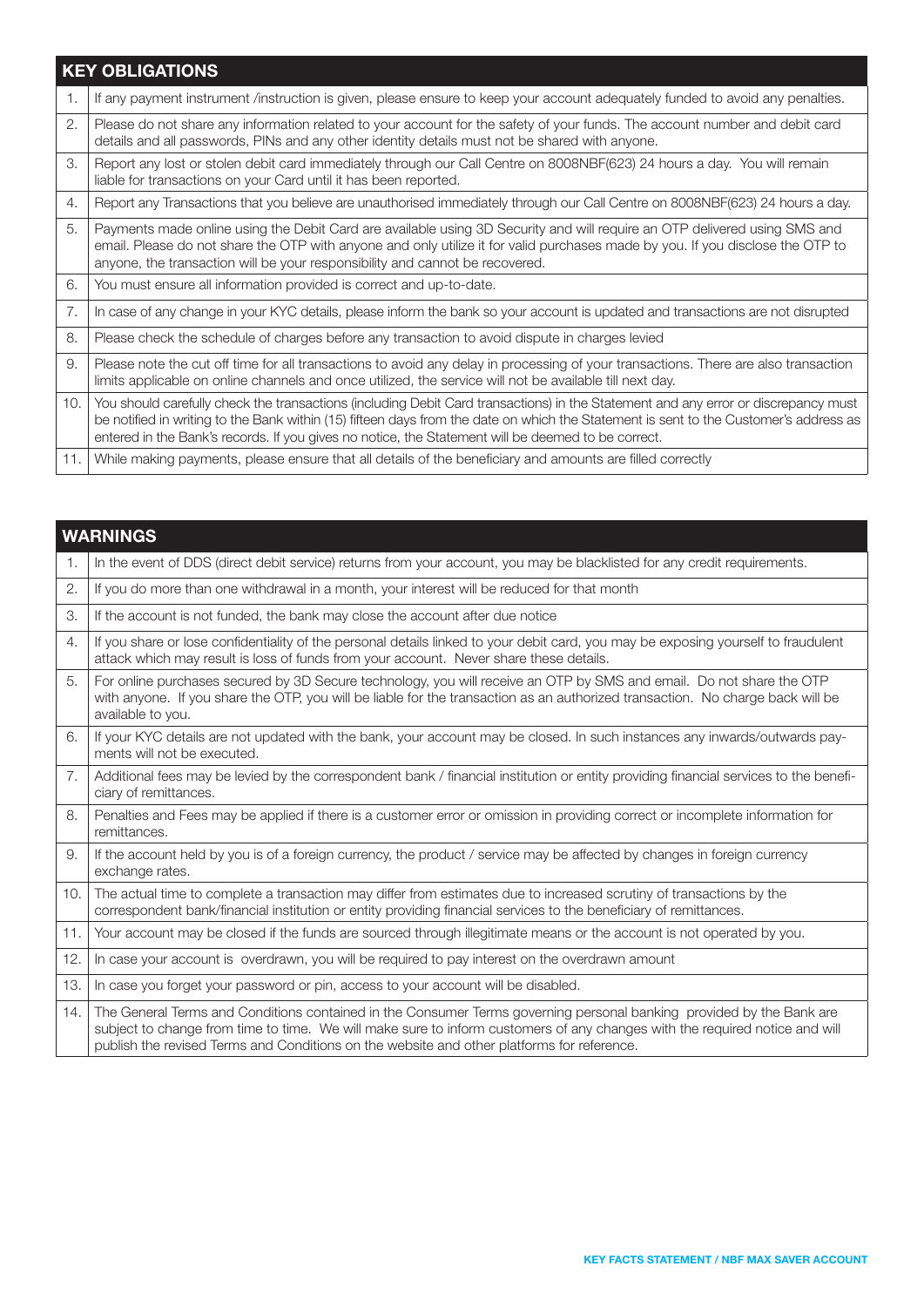#### HAVE A COMPLAINT OR QUERY?

Do not hesitate to reach out to National Bank of Fujairah through the following channels:

#### Call Centre: 8008NBF(623)

Address: Your nearest NBF Branch, please [click here](https://nbf.ae/en/contact/locations) for the location.

We will seek to address your complaint within two clear business days of receipt and advise if this time is not able to be met.

Full details of how we address your complaints is contained in our Customer Charter published on our website.

Customer Name

I confirm receipt of this Key Fact Statement.

Customer Signature

Customer Name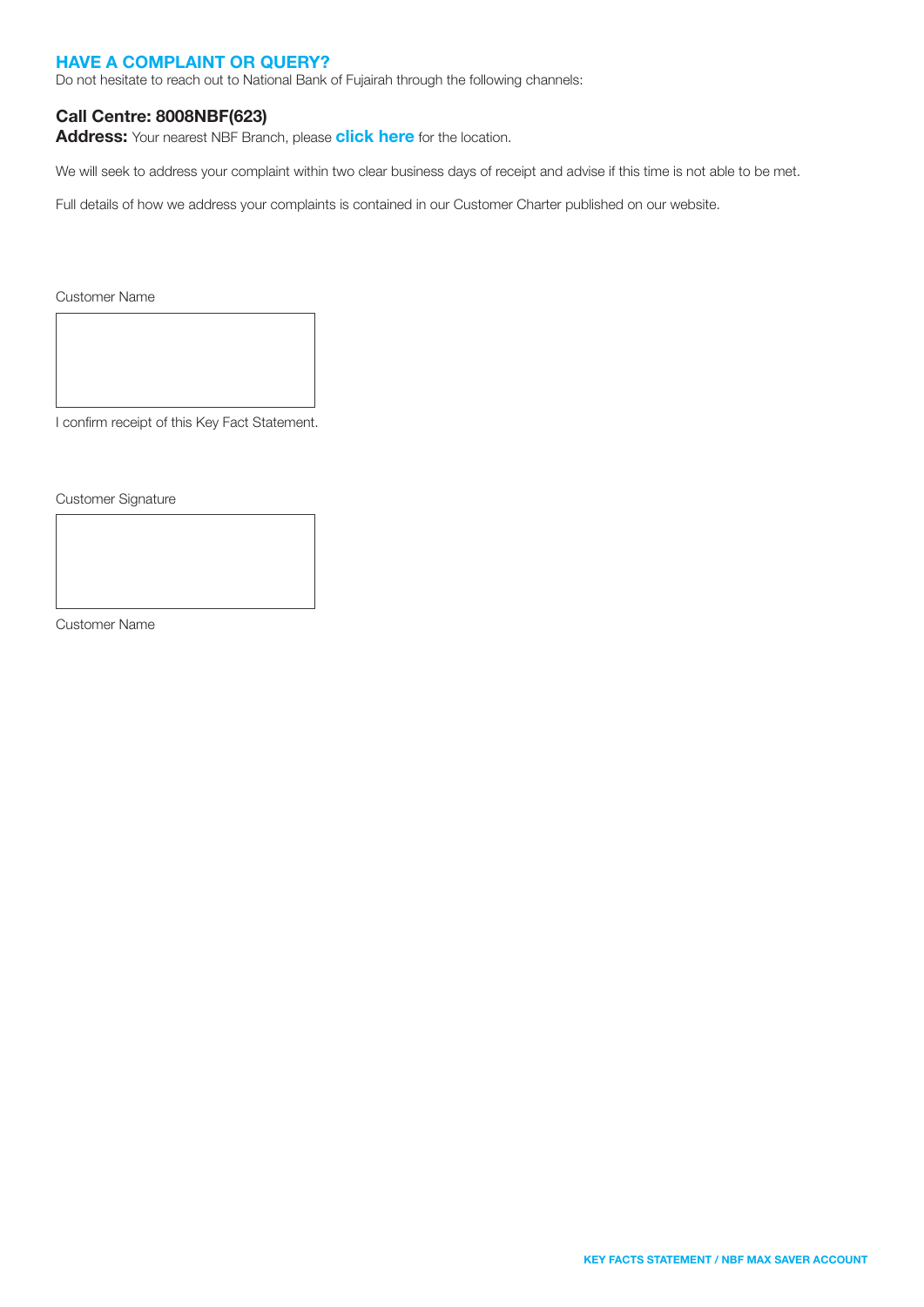# **بيان الحقائق الرئيسية** حساب ماكس سيفر من بنك الفجيرة الوطني<br>هذا ليس عرضاَ أو ائتماناَ أو عقداَ



| ما هو هذا المنتج<br>وما هي آلية عمله؟ |                                                                                                                                                                                                                                                                                                                                                                                                                                                                                                                                                                                                                                                                                                                                                                                                                                                                                                                                                                                                                                                                                                                                                                                                                                                                                                                                                          | على الرغم من أنٍ بيان الحقائق الرئيسية هذا يوفر لك معلومات إرشادية تتمحور حولٍ الفوائد والرسوم والتكاليف الخاصة<br>بهذا المنتج، إلا أنه يتعين عليك الرجوع إلى خطاب العرض الخاص بنا للاطلاع على أحدث نسخة من الشروط والأحكام<br>المتعلقة بحساب ماكس سيفر من بنك الفجيرة الوطني والخاص بك. |                                           |
|---------------------------------------|----------------------------------------------------------------------------------------------------------------------------------------------------------------------------------------------------------------------------------------------------------------------------------------------------------------------------------------------------------------------------------------------------------------------------------------------------------------------------------------------------------------------------------------------------------------------------------------------------------------------------------------------------------------------------------------------------------------------------------------------------------------------------------------------------------------------------------------------------------------------------------------------------------------------------------------------------------------------------------------------------------------------------------------------------------------------------------------------------------------------------------------------------------------------------------------------------------------------------------------------------------------------------------------------------------------------------------------------------------|------------------------------------------------------------------------------------------------------------------------------------------------------------------------------------------------------------------------------------------------------------------------------------------|-------------------------------------------|
|                                       | حساب ماكس سيفر مخصص لأغراض ادخار الأموال، ولذلك، لا يتم بموجبه إصدار دفتر شيكات.<br>يحظى هذا الحساب بفوائد على الرصيد المتوفر في الحساب، وعلى عدد العمليات التي تجري من خلاله.<br>يسمح هذا الحساب للعملاء بإدارة أموالهم الشخصية من خلال حساب مصرفي وباستخدام بطاقة الخصم المباشر.<br>يمكن للعملاء استلام الأموال في حساباتهم من خلالٍ جميع القنوات المعمول بها في هذا الإطار، وباستخدام<br>جميع وسائل الدفع المتاحة على غَرار العملة النقدية، أو الشيكات، أو التحويلات عبر الإنْترنت.<br>يمكن للعملاء إجراء عمليات الدفع او السحب من حساباتهم عبر خدِمة السحب النقدي من مختلف الفروع، او عن<br>طريق التحويلات عبر الإنترنت، أو من خلال العمليات التي تثم عبر أجهزة الصراف الآلي.<br>هذا المنتج متاح لكل من مواطني دولة الإمارات العربية المتحدة والوافدين المقيمين في دولة الإمارات العربية<br>المتحدة على حد سواء.<br>هذا المنتج متاح ايضًا للملكية المشتركة.<br>هذا الحساَّب متَّام للقصر، ولكن لا بد من استخدامه من قبِل أحد الوالدين، أو أي وصي قانوني معين من قبل<br>المحكمة، في حال كان ذلك الحساب يعود إلى عملاء تقل أعمارهِم عن 18 عامًا.<br>حساب ماكسّ سيّفر متاح فقط كحساب إضافَي. ولذلك، لا بد أن يكون لديك حساب جارٍ، أو حساب توفير لدى<br>بنك الفجيرة الوطني لكي يتسنى لك فتح حساب ماكس سيفر.<br>يُسمح فقط بحسابين من نوع ماكس سيَفر لكل عميل (واحد بالدرهم الإماراتي والآخر بالدولار الأمريكي). إذ لا<br>تتوفر حسابات متعددة بنفس العملة. |                                                                                                                                                                                                                                                                                          |                                           |
| الشروط والأحكام                       | ترد الشروط والأحكام في كل من شروط المستهلك وخطاب العرض.<br>تخضع هذه الشروط والأحكام للتغيير من وقت لآخر، على أن يتم إرسال إشعار خطي بهذا الصدد قبل 60 يومًا من تاريخ<br>البدء بوضع تلك التغييرات حيز التنفيذ.                                                                                                                                                                                                                                                                                                                                                                                                                                                                                                                                                                                                                                                                                                                                                                                                                                                                                                                                                                                                                                                                                                                                            |                                                                                                                                                                                                                                                                                          |                                           |
| فترة السماح                           | ستحظى بفترة سماح مدتها 5 أيام عمل يمكنك خلالها تغيير رأيك فيما يتعلق بأي عرض قمت بالموافقة عليه ما لم<br>تتنازل عن هذا الحق. وفي حال تم التنازل عن فترة السماح، فستكون ملزمًا، وبشكل آني، بالخضوع لكافة الأحكام الواردة<br>في شروط                                                                                                                                                                                                                                                                                                                                                                                                                                                                                                                                                                                                                                                                                                                                                                                                                                                                                                                                                                                                                                                                                                                       |                                                                                                                                                                                                                                                                                          |                                           |
| المزايا الرئيسية                      |                                                                                                                                                                                                                                                                                                                                                                                                                                                                                                                                                                                                                                                                                                                                                                                                                                                                                                                                                                                                                                                                                                                                                                                                                                                                                                                                                          |                                                                                                                                                                                                                                                                                          |                                           |
| الحد الأدنى للرصيد المطلوب            | لا يشترط الاحتفاظ بحد أدنى للرصيد في هذا النوع من الحسابات.                                                                                                                                                                                                                                                                                                                                                                                                                                                                                                                                                                                                                                                                                                                                                                                                                                                                                                                                                                                                                                                                                                                                                                                                                                                                                              |                                                                                                                                                                                                                                                                                          |                                           |
|                                       | تدفع الفائدة لصالح هذا الحساب على أساس شهري.<br>يتم احتساب الفائدة عادة على أساس متوسط الرصيد اليومي وتختلف قيمتها باختلاف الفئة المالية التي تنتمي إليها.                                                                                                                                                                                                                                                                                                                                                                                                                                                                                                                                                                                                                                                                                                                                                                                                                                                                                                                                                                                                                                                                                                                                                                                               |                                                                                                                                                                                                                                                                                          |                                           |
| الفائدة                               |                                                                                                                                                                                                                                                                                                                                                                                                                                                                                                                                                                                                                                                                                                                                                                                                                                                                                                                                                                                                                                                                                                                                                                                                                                                                                                                                                          |                                                                                                                                                                                                                                                                                          |                                           |
|                                       | الرصيد *                                                                                                                                                                                                                                                                                                                                                                                                                                                                                                                                                                                                                                                                                                                                                                                                                                                                                                                                                                                                                                                                                                                                                                                                                                                                                                                                                 | قيمة الفائدة<br>السنوية بالدرهم الإماراتي                                                                                                                                                                                                                                                | قيمة الفائدة<br>السنوية بالدولار الأمريكي |
|                                       | حتى 2 مليون                                                                                                                                                                                                                                                                                                                                                                                                                                                                                                                                                                                                                                                                                                                                                                                                                                                                                                                                                                                                                                                                                                                                                                                                                                                                                                                                              | 1%                                                                                                                                                                                                                                                                                       | 50%                                       |
|                                       | من 2 مليون إلى 5 مليون                                                                                                                                                                                                                                                                                                                                                                                                                                                                                                                                                                                                                                                                                                                                                                                                                                                                                                                                                                                                                                                                                                                                                                                                                                                                                                                                   | 0.75%                                                                                                                                                                                                                                                                                    | 0.25%                                     |
|                                       | أكثر من 5 ملايين                                                                                                                                                                                                                                                                                                                                                                                                                                                                                                                                                                                                                                                                                                                                                                                                                                                                                                                                                                                                                                                                                                                                                                                                                                                                                                                                         | 0.25%                                                                                                                                                                                                                                                                                    | 0.15%                                     |
|                                       | أما صيغة احتساب الفائدة فتكون على النحو التالي:<br>( الرصيد اليومي* معدل الفائدة * 1/360)                                                                                                                                                                                                                                                                                                                                                                                                                                                                                                                                                                                                                                                                                                                                                                                                                                                                                                                                                                                                                                                                                                                                                                                                                                                                |                                                                                                                                                                                                                                                                                          |                                           |
|                                       | يتم دفع الفائدة على أساس الفئة وفق الطريقة التالية:                                                                                                                                                                                                                                                                                                                                                                                                                                                                                                                                                                                                                                                                                                                                                                                                                                                                                                                                                                                                                                                                                                                                                                                                                                                                                                      |                                                                                                                                                                                                                                                                                          |                                           |
|                                       | مقدارها %0.5.                                                                                                                                                                                                                                                                                                                                                                                                                                                                                                                                                                                                                                                                                                                                                                                                                                                                                                                                                                                                                                                                                                                                                                                                                                                                                                                                            | أول 2 مليون درهم في الحساب ستحظى بفائدة سنوية مقدارها %1.<br>الَّفئَة التَالَيَةَ، والمؤلَّفةَ من مبالغ تصل إلى 5 ملايين درهم، تحَظى بفائدة سنوية مقدارها %0.75.<br>فيما يحظي المبلغ في الفئة التالية (يفوق في قيمته مجموع المبلغين: 2 مليون + 5 ملايين درهم إماراتي) بفائدة سنوية       |                                           |
|                                       | شهر مرة.                                                                                                                                                                                                                                                                                                                                                                                                                                                                                                                                                                                                                                                                                                                                                                                                                                                                                                                                                                                                                                                                                                                                                                                                                                                                                                                                                 | يتم احتساب معدل الفائدة الإجمالية عبر جميع الفئات بناءً على الصيغة أعلاه، ويتم عادة إضافتها إلى الحساب بمعدل كل                                                                                                                                                                          |                                           |
|                                       |                                                                                                                                                                                                                                                                                                                                                                                                                                                                                                                                                                                                                                                                                                                                                                                                                                                                                                                                                                                                                                                                                                                                                                                                                                                                                                                                                          | على سبيل المثال: إذا كان لديك رصيد بقيمة 11 مليون درهم في الحساب، فسيتم احتساب الفائدة على النحو الآتي:                                                                                                                                                                                  |                                           |
|                                       | ٠                                                                                                                                                                                                                                                                                                                                                                                                                                                                                                                                                                                                                                                                                                                                                                                                                                                                                                                                                                                                                                                                                                                                                                                                                                                                                                                                                        | أول 2 مليون درهم ستحظى بفائدة سنوية مقدارها %1.<br>الْمَبلغ التَالِّي، والذي تبلغ قيمته 5 ملايين درهم، يحظى بفائدة سنوية مقدارها %0.75.<br>فيما يحظى المبلغ المتبقي، والذي تبلغ قيمته 4 ملايين درهم، بفائدة سنوية مقدارها %0.25.                                                         |                                           |
|                                       |                                                                                                                                                                                                                                                                                                                                                                                                                                                                                                                                                                                                                                                                                                                                                                                                                                                                                                                                                                                                                                                                                                                                                                                                                                                                                                                                                          | في حال القيام بأكثر من عملية سحب في الشهر الواحد، سيطرأ انخفاض على قيمة الفائدة السنوية، بحيث تصبح<br>0.25%، وهذا ينطبق على جميع الفئات في الحسابات المفتوحة بالدرهم الإماراتي، في حين تصبح %0.15 سنويًا<br>بالنسبة لجميع الفئات في                                                      |                                           |

نحيطكم علماً بأن معدل الفائدة هذا عرضة للتغيير الدائم على أن يتم إخطار العميل أصولاً في حال حصوله.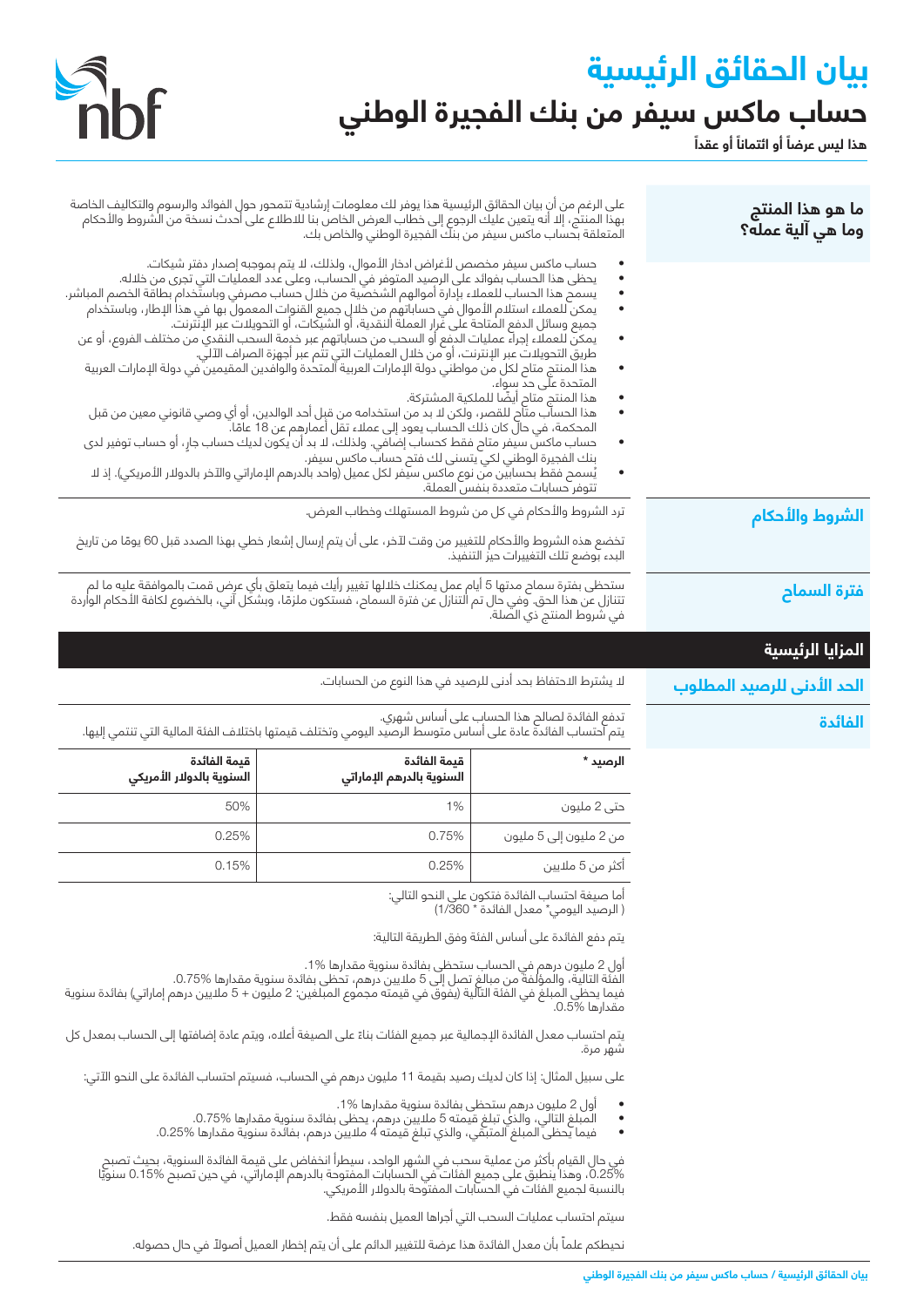| يمكن ومن خلال هذا الحساب الحصول على بطاقة خصم. يقوم بنك الفجيرة الوطني عادة بإصدار بطاقات الخصم<br>بالشراكة مع فيزا.                                                                                                                | بطاقة الخصم  |
|-------------------------------------------------------------------------------------------------------------------------------------------------------------------------------------------------------------------------------------|--------------|
| تسمح بطاقة الخصم للعميل بالسحب من الرصيد المتوفر في حسابه، وباستخدام أجهزة الصراف الآلي.                                                                                                                                            |              |
| يمكن أيضًا استخدام بطاقة الخصم لإجراء عمليات شراء من مختلف المتاجر أو المواقع الإلكترونية التي تتعامل مع هذا<br>النوع من البطاقات.                                                                                                  |              |
| تخضع كل بطاقة خصم لحد أقصى من عمليات السحب اليومية عبر أجهزة الصراف الآلي، كما تخضع أيضاً لحد مماثل<br>فيما يتعلق بعمليات الشراء الأخرى التي تجري عبر نقاط البيع (من خلال مختلف المؤسسات التجارية، بما في ذلك مواقع<br>التسوق عبر ا |              |
| سيتم إبلاغك بالحد الأقصى من خلال العنوان المرتبط ببطاقة الخصم الخاصة بك. يمكنك خفض أو رفع هذا الحد عن<br>طريق مراجعة أحد فروع البنك.                                                                                                |              |
| يمكنك، أيضاً، التقدم بطلب لاستصدار بطاقة إضافية خاصة بأحد أفراد عائلتك.                                                                                                                                                             |              |
| بطاقة الخصم متاحة فقط للحسابات المفتوحة بالدرهم الإماراتي.                                                                                                                                                                          |              |
| الحساب متاح بالدرهم الإماراتي / الدولار الأمريكي                                                                                                                                                                                    | العملة       |
| يمكن الوصول إلى الحساب من خلال مختلف فروع البنك، أو عن طريق الخدمات المصرفية عبر الإنترنت، أو الخدمات<br>المصرفية عبر الهاتف المحمول، أو من خلال أجهزة الصراف الآلي. يطبق البنك عادة بروتوكولاً خاصاً لتحديد هوية العميل<br>عبر تلك | طريقة الوصول |

# **ما هي الرسوم والنفقات المطبقة في هذا اإلطار؟**

بالنسبة للحسابات المفتوحة بعملة أخرى غير الدرهم اإلماراتي، سيتم تطبيق ما يعادل قيمة الرسوم، المطبقة على الحسابات المفتوحة بالدرهم اإلماراتي، بالعملة المعمول بها.

| الرسوم الشهرية المفروضة على<br>الحساب في حال عدم الالتزام<br>الحساب في حال عدم الالتزام<br>بالرصيد المحدد | لا تطبق أي رسوم                                                                                                                                                                                                                                 |
|-----------------------------------------------------------------------------------------------------------|-------------------------------------------------------------------------------------------------------------------------------------------------------------------------------------------------------------------------------------------------|
| رسوم فتح الحساب                                                                                           | لا تطبق أي رسوم عند فتح الحساب                                                                                                                                                                                                                  |
| رسوم الحساب الخامل                                                                                        | لا تطبق أي رسوم                                                                                                                                                                                                                                 |
| رسوم إغلاق الحساب                                                                                         | يطبق رسم مقداره 100 درهم في حال تم إغلاق الحساب في غضون ستة أشهر من تاريخ فتحه، وفي حال مضي اَكثر من<br>ستة أشهر على ذلك، فلا يتم فرض أي رسوم في هذه الحالة.                                                                                    |
| كشف الحساب                                                                                                | كشف حساب مجاني واحد في الشهر.                                                                                                                                                                                                                   |
| رسوم بطاقة الخصم                                                                                          | لا تخضع عملية استصدار أول بطاقة خصم لأي نوع من الرسوم، فيما يطبق رسم مقداره 25 درهماً إماراتياً لقاء استصدار<br>بطاقة بديلة للبطاقة المفقودة أو المسروقة. وقد يعفى العميل من هذه الرسوم بناء على طبيعة العلاقة التي تربطه<br>بالبنك             |
| رسوم إصدار بطاقات الخصم<br>الإضافية                                                                       | لا تخضع عملية استصدار البطاقة الإضافية الأولى لأي نوع من الرسوم، فيما يطبق رسم مقداره 25 درهمًا لقاء<br>استصدار كل بطاقة إضافية. وقد يعفى العميل من هذه الرسوم بناء على طبيعة علاقته مع البنك. يرجى الاطلاع على<br>جدول الرسوم الخا             |
| رسوم استخدام أجهزة الصراف<br>الآلي                                                                        | لا تخضع خدمات السحب النقدي والاستعلام عن الرصيد، باستخدام أجهزة الصراف الآلي التابعة لبنك الفجيرة الوطني<br>وجميع أجهزة الصراف الآلي الأخرى الموجودة في دولة الإمارات العربية المتحدة، لأي نوع من الرسوم.<br>" فيما تعتمد رسوم الاس<br>المضيفة. |
| رسوم إجراء المعاملات<br>بالعملات الأجنبية<br>(بطاقات الخصم)                                               | 2%                                                                                                                                                                                                                                              |

للاطلاع على كافة التفاصيل المتعلقة بالأسعار الأخرى، يرجى زيارة موقعنا الإلكتروني من خلال الرابط التالي: <mark>www.nbf.ae.</mark>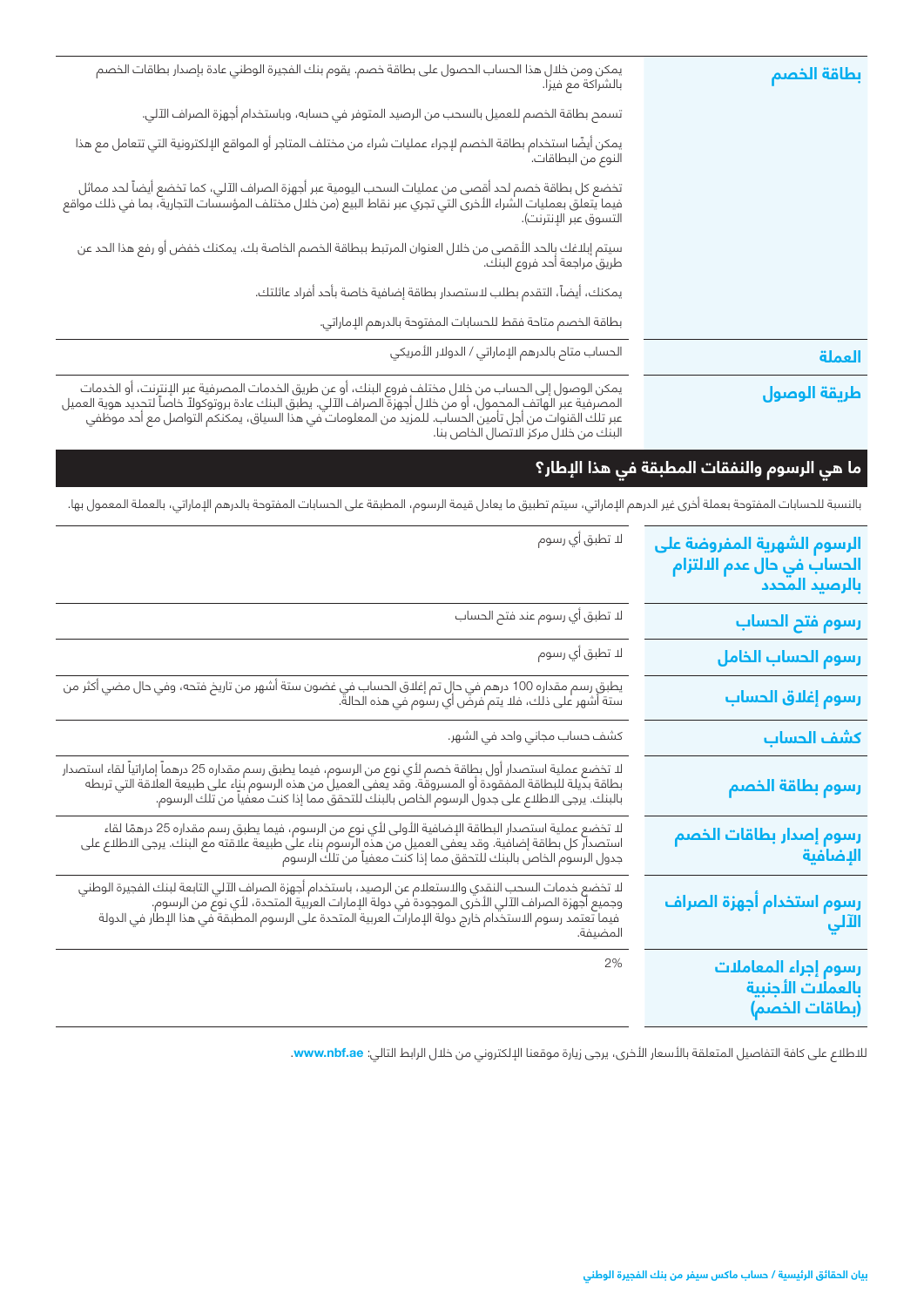|            | الالتزامات الرئيسية                                                                                                                                                                                                              |
|------------|----------------------------------------------------------------------------------------------------------------------------------------------------------------------------------------------------------------------------------|
|            | في حال قيامك باختيار وسيلة دفع ما / أو إصدار تعليمات معينة بالدفع، يتعين عليك التأكد التام من دوام توفر المبلغ المطلوب في حسابك الخاضع لهذه العملية،<br>وذلك لتجنب أي غرامات أو عواقب أخرى مطبقة في هذا الإطار.                  |
| $\cdot$ .2 | يرجى عدم مشاركة أي معلومات تتعلق بحسابك من أجل سلامة أموالك. ويجب، أيضاً، الاحتفاظ برقم الحساب والبيانات الأخرى المتعلقة ببطاقة الخصم وجميع<br>كلمات المرور وأرقام التعريف الشخصي وأي تفاصيل أخرى خاصة بتحديد الهوية، في مكان آم |
| .3         | قم بالإبلاغ فوراً في حال فقدان أو سرقة بطاقة الخصم الخاصة بك، من خلال مركز الاتصال لدينا عبر الرقم (8008NBF(623 والمتاح على مدار الساعة. ستظل<br>مسؤولاً عن كل العمليات التي تجرى باستخدام بطاقتك ريثما يتم الإبلاغ عنها.        |
| .4         | قم بالإبلاغ فوراً عن أي عمليات غير مصرح بها من خلال الاتصال بمركز الاتصال الخاص بنا عبر الرقم (8008NBF(623 والمتاح على مدار الساعة.                                                                                              |
| .5         | تخضع عمليات الدفع، التي تتم عادة عبر الإنترنت باستخدام بطاقة الخصم، إلى نظام أمان ثلاثي الأبعاد، وسيتطلب ذلك استخدام كلمة المرور المخصصة للاستعمال<br>  لمرة واحدة والتي يتم إرسالها عادة عبر خدمة الرسائل القصيرة والبريد الإ   |
| $.6\,$     | عليك التأكد من أن جميع المعلومات المقدمة لهذا الغرض صحيحة وحديثة.                                                                                                                                                                |
| .7         | .<br>في حال حدوث أي تغيير في البيانات الواردة في قسم "اعرف عميلك" الخاصة بك، يرجى إبلاغ البنك بذلك لكي يتم تعديل تلك البيانات وفقاً للمعطيات الجديدة،<br>وتجنب تعطيل الخدمات المتاحة في هذا الإطار.                              |
| .8         | يرجى التحقق من جدول الرسوم المفروضة على مختلف الخدمات قبل إجراء أي معاملة، وذلك لتجنب أي خلاف قد ينشأ بشأن الرسوم المفروضة.                                                                                                      |
| .9         | يرجى الاطلاع على الموعد النهائي والخاص بجميع المعاملات لتجنب أي تأخير قد يطرأ على سير معاملاتك. ثمة حدود مطبقة أيضاً على المعاملات التي تُجرى عبر<br>القنوات الإلكترونية، وبمجرد الوصول إلى تلك الحدود، لن يكون بإمكانك إجراء أي |
| .10        | يجب عليك التحقق التام من كافة المعاملات (بما في ذلك معاملات بطاقة الخصم) في كشف الحساب، ويجب إخطار البنك كتابيًا في حال ورود أي خطأ أو تناقض،<br>وذلك في غضون (15) خمسة عشر يومًا من تاريخ إرسال كشف الحساب إلى عنوانك المسجل في |
| .11        | أثناء إجراء الدفعات، يرجى التأكد من ملء جميع البيانات الخاصة بالمستفيد والمبالغ بشكل صحيح.                                                                                                                                       |

| تنسهات                                                                                                                                                                                                                           |                  |
|----------------------------------------------------------------------------------------------------------------------------------------------------------------------------------------------------------------------------------|------------------|
| .<br>في حال فشل تحصيل أي من المبالغ المستحقة، عن طريق خدمة الخصم المباشر، فقد يتم إدراج اسمك ضمن القائمة السوداء التي تضم عادة أشخاصاً لا يحق لهم<br>الانتفاع بأي خدمات ائتمانية.                                                |                  |
| إذا قمت بأكثر من عملية سحب في الشهر، فسيتم تخفيض قيمة الفائدة المرتبطة بذلك الشهر.                                                                                                                                               | $\cdot$ .2       |
| إذا لم يتم تمويل الحساب، يجوز للبنك إغلاق الحساب بعد إخطار العميل بذلك.                                                                                                                                                          | .3               |
| إذا قمت بمشاركة بياناتك الشخصية المتعلقة بحساب بطاقة الخصم الخاصة بك أو في حال فقدانها، فقد تصبح عرضة لهجوم احتيالي لربما يؤدي إلى فقدان الأموال<br>من حسابك. ولذلك، يتعين عليك عدم مشاركة تلك التفاصيل المهمة مع أي شخص آخر.    | $\cdot^4$        |
| تخضع عمليات الدفع، التي تتم عادة عبر الإنترنت، إلى نظام أمان ثلاثي الأبعاد، وسيتطلب ذلك استخدام كلمة المرور المخصصة للاستعمال لمرة واحدة والتي يتم<br>إرسالها عادة عبر خدمة الرسائل القصيرة والبريد الإلكتروني. يرجى عدم مشاركة  | $.5\,$           |
| في حال عدم تحديث البيانات الواردة في نموذج التعريف الخاص بك في بنك الفجيرة الوطني، فقد يتم إغلاق حسابك. وفي مثل هذه الحالة، لن يتم فرض أي نوع<br>من الرسوم في هذا الإطار، سواء كانت داخلية أم خارجية.                            | $\cdot 6$        |
| قد يتم فرض رسوم إضافية من قبل البنك المراسل / المؤسسة المالية أو الجهة التي تقدم خدمات مالية للمستفيد من التحويلات.                                                                                                              | .7               |
| .<br>قد يتم تطبيق عقوبات معينة ورسوم محددة في حال ورود خطأ أو إغفال من قبل العميل لأي معلومات صحيحة ومطلوبة في هذا الإطار، أو في حال التقدم ببيانات<br>غير كاملة بشأن التحويلات.                                                 | $\boldsymbol{8}$ |
| إذا كان الحساب الذي تملكه بالعملة الأجنبية، فقد يتأثر المنتج / الخدمة بالتغيرات والتقلبات التي قد تطرأ على أسعار صرف العملات الأجنبية.                                                                                           | .9               |
| قد يختلف الوقت الفعلي لإتمام العملية عن التقديرات، وذلك بفعل عمليات التدقيق والتمحيص في المعاملات من قبل البنك المراسل / المؤسسة المالية أو الجهة<br>التي تقدم عادة خدمات مالية للمستفيد من التحويلات.                           | .10              |
| قد يتم إغلاق حسابك في حال الحصول على الأموال عبر وسائل غير مشروعة، أو في حال تحقق البنك بأن شخصاً آخر قد قام باستخدام الحساب.                                                                                                    | .11              |
| في حال الاستفادة من خدمة السحب على المكشوف، سيُطلب منك دفع فائدة معينة على المبلغ المسحوب على المكشوف.                                                                                                                           | .12              |
| في حال نسيان كلمة المرور أو رقم التعريف الشخصي، سيتم تعطيل الوصول إلى حسابك.                                                                                                                                                     | .13              |
| تخضع الشروط والأحكام العامة، الناظمة للخدمات المصرفية للأفراد والواردة ضمن الشروط الخاصة بالمستهلك، للتغيير من وقت لآخر. وسيحرص البنك على إبلاغ<br>عملائه بأي تغييرات قد تطرأ في هذا الإطار، وذلك من خلال إشعارهم عبر إحدى الوسا | .14              |